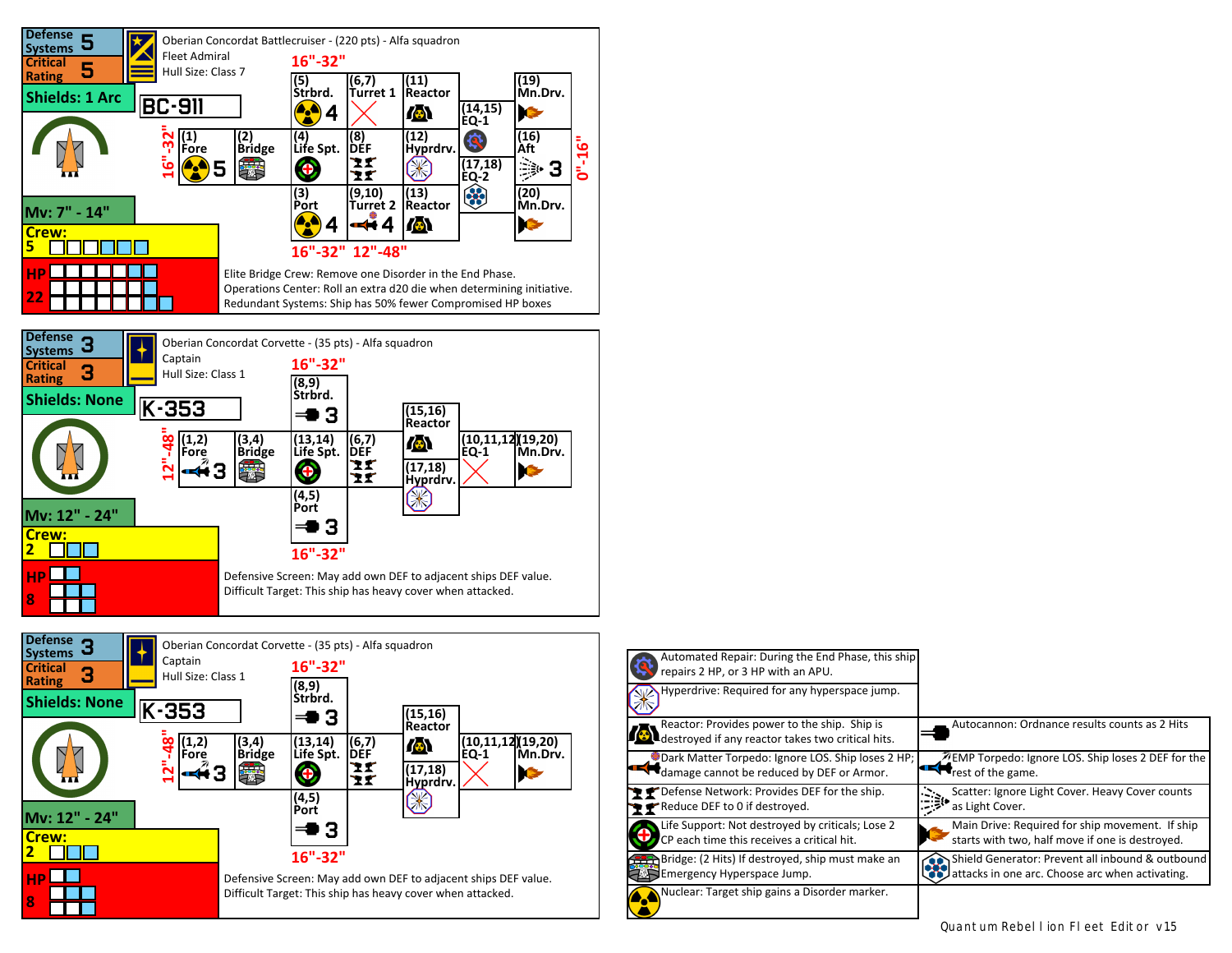



| Reinforced Hull: Add 2 to the ships CR value.<br>Ignore critical hits to this location.                          |                                                                                                    |
|------------------------------------------------------------------------------------------------------------------|----------------------------------------------------------------------------------------------------|
| Hyperdrive: Required for any hyperspace jump.                                                                    | Armor Plating: Subtract 1 hit from each attack,<br>while the ship is not Compromised.              |
| Reactor: Provides power to the ship. Ship is<br>$\blacksquare$ destroyed if any reactor takes two critical hits. | Autocannon: Ordnance results counts as 2 Hits                                                      |
| P P Defense Network: Provides DEF for the ship.<br>Reduce DEF to 0 if destroyed.                                 | High Velocity: Ship has -1 Critical Rating (CR)<br>for the rest of the game.<br>71                 |
| Torpedo: Ignore LOS. Roll 2 extra attack dice.                                                                   | Hangar Bay: Add 4 Fighters to CV or LS, 3<br>Fighters to CVL or SS, or 2 to non-carriers.          |
| Life Support: Not destroyed by criticals; Lose 2<br>CP each time this receives a critical hit.                   | Main Drive: Required for ship movement. If ship<br>starts with two, half move if one is destroyed. |
| Bridge: (2 Hits) If destroyed, ship must make an<br>Emergency Hyperspace Jump.                                   | Catapult Launchers: May launch Fighter Squadrons<br>at beginning of ships Movement phase.          |
| Plasma: Ship loses 2" of Movement for the rest of<br>the game (minimum 1").                                      |                                                                                                    |

Quantum Rebellion Fleet Editor v1.5